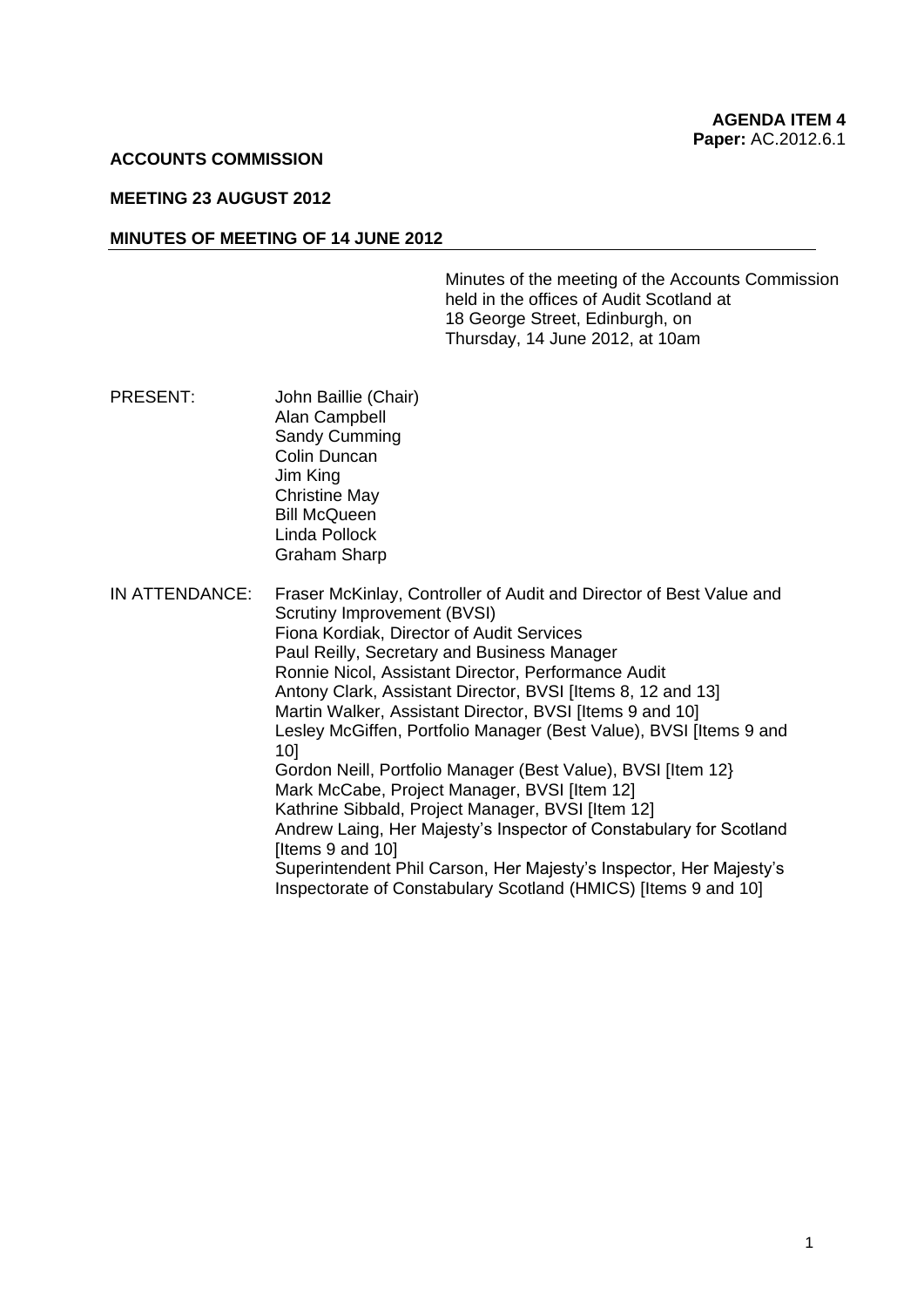# Item No Subject

- 1. Apologies for absence
- 2. Declarations of interest
- 3. Decisions on taking business in private
- 4. Minutes of meeting of 17 May 2012
- 5. Minutes of the meeting of the Financial Audit and Assurance Committee of 10 May 2012
- 6. Chair's introduction
- 7. Update report by the Controller of Audit
- 8. The shared risk assessment process and best value audit work
- 9. Best Value audit and inspection Central Scotland Police and Central Scotland Police Joint Board
- 10. Best Value audit and inspection Central Scotland Police and Central Scotland Police Joint Board
- 11. Local Government Act 1992 2012 Direction on Statutory Performance Information
- 12. Best Value audits of fire and rescue services overview report
- 13. Supporting improvement in community planning partnerships
- 14. Any other business

## 1. Apologies

Apologies for absence were submitted from Douglas Sinclair (Deputy Chair), Michael Ash and Colin Peebles.

\_\_\_\_\_\_\_\_\_\_\_\_\_\_\_\_\_\_\_\_\_\_\_\_\_\_

2. Declarations of interest

There were no declarations of interest.

3. Decisions on taking business in private

The Commission agreed to take the following items in private:

- $\bullet$  Items 10 and 11, to allow deliberations on actions arising from the reports.
- Item 12, to allow consideration of a draft report.
- Item 13, to allow consideration of a draft paper.

## 4. Minutes of meeting of 17 May 2012

The minutes of the meeting of 17 May 2012 were approved.

## 5. Minutes of the meeting of the Financial Audit and Assurance Committee of 10 May 2012

The minutes of the meeting of the Financial Audit and Assurance Committee of 10 May 2012 were submitted and approved.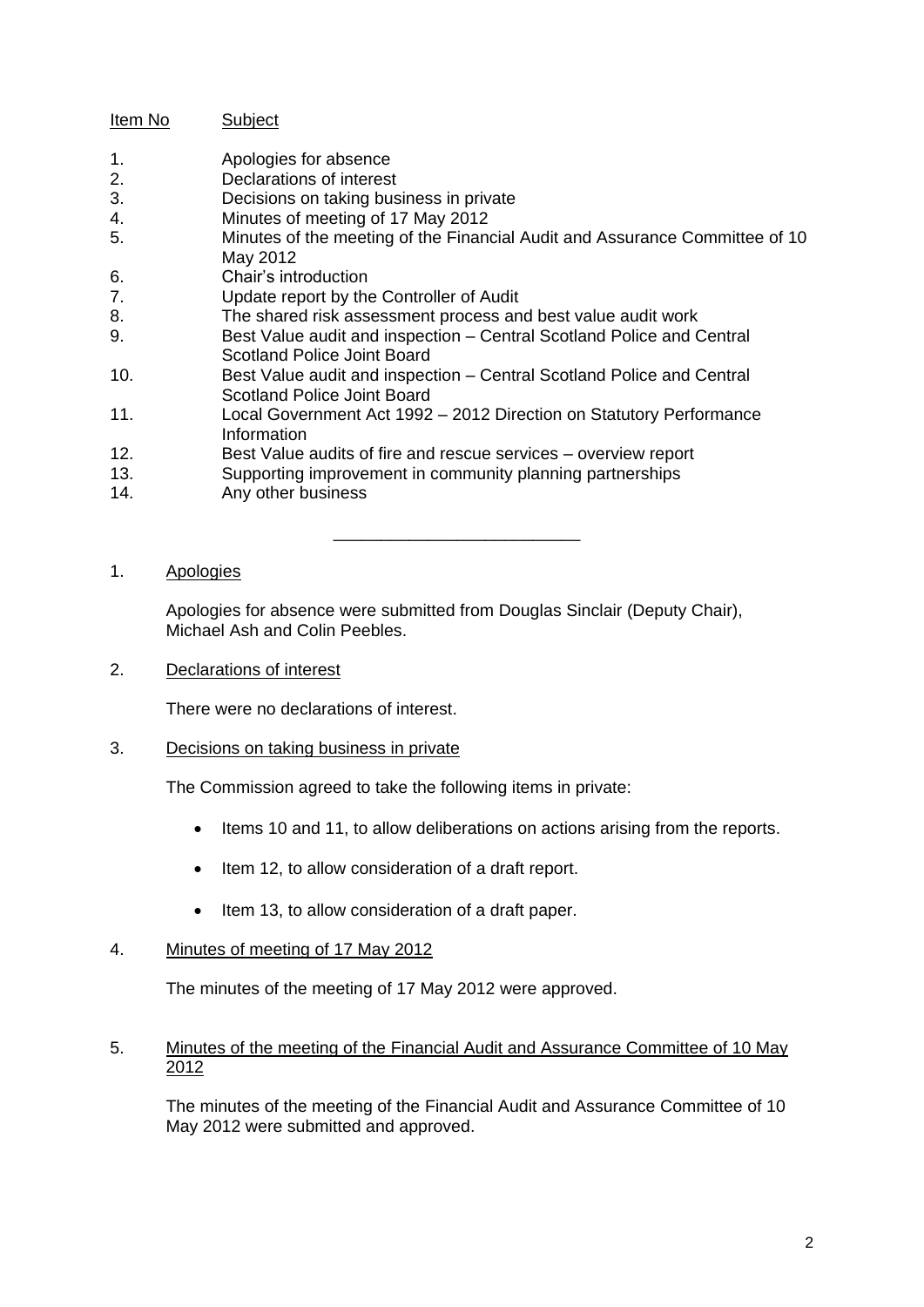## 6. Chair's introduction

The Commission noted advice from the Chair that:

- On 23 May, he, along with Mike Ash and Alan Campbell, had a meeting with senior officers and members of Comhairle nan Eilean Siar to discuss the report of the Best Value Audit of the Comhairle, published on 29 November 2011.
- On 24 May, he convened a meeting of the Community Planning Partnership audit steering group, also attended by the Douglas Sinclair and Bill McQueen.
- On 31 May, he, along with Douglas Sinclair, Bill McQueen, Christine May and Graham Sharp, had a meeting with senior officers and members of Shetland Islands Council to discuss the statutory follow-up report on the Council, published in January 2012.
- On 7 June, he and Douglas Sinclair met David Martin, Chair, SOLACE (Scotland) and Mark McAteer, Director of Governance and Performance Management at the Improvement Service, to discuss progress with the SOLACE project on developing performance information.
- On 8 June, he attended meetings of Audit Scotland's Audit Committee and its Board.
- On 11 June he delivered a presentation at the *Local Government Explained* conference, held in the COSLA Conference Centre, in which regard he would circulate to Commission members the presentations from the event.

## *Action: Secretary and Business Manager*

- On 12 June, he gave an interview to Keith Aitken of *Public Finance* magazine on our scrutiny development and shared risk assessment process.
- Also on 12 June, he met with the Minister for Local Government and Planning, Derek Mackay MSP, to discuss progress with the Commission's proposals for an audit of community planning partnerships. This will be discussed further at today's meeting.
- Further on 12 June, he attended the Scottish Government and COSLA Public Sector Leaders Conference in COSLA Conference Centre.
- Further on 12 June, he attended a meeting of chairs of non-departmental public bodies.
- On 13 June, he and Douglas Sinclair briefed the Scottish Parliament's Local Government and Regeneration Committee, on the Commission's Local Government Overview Report (published on 15 March) and its report in the How Councils Work series on cost information (published on 10 May).
- At the conclusion of the meeting, there would be an informal lunch at the conclusion of the meeting to mark the retirement, at the end of June, of the current Auditor General, Bob Black.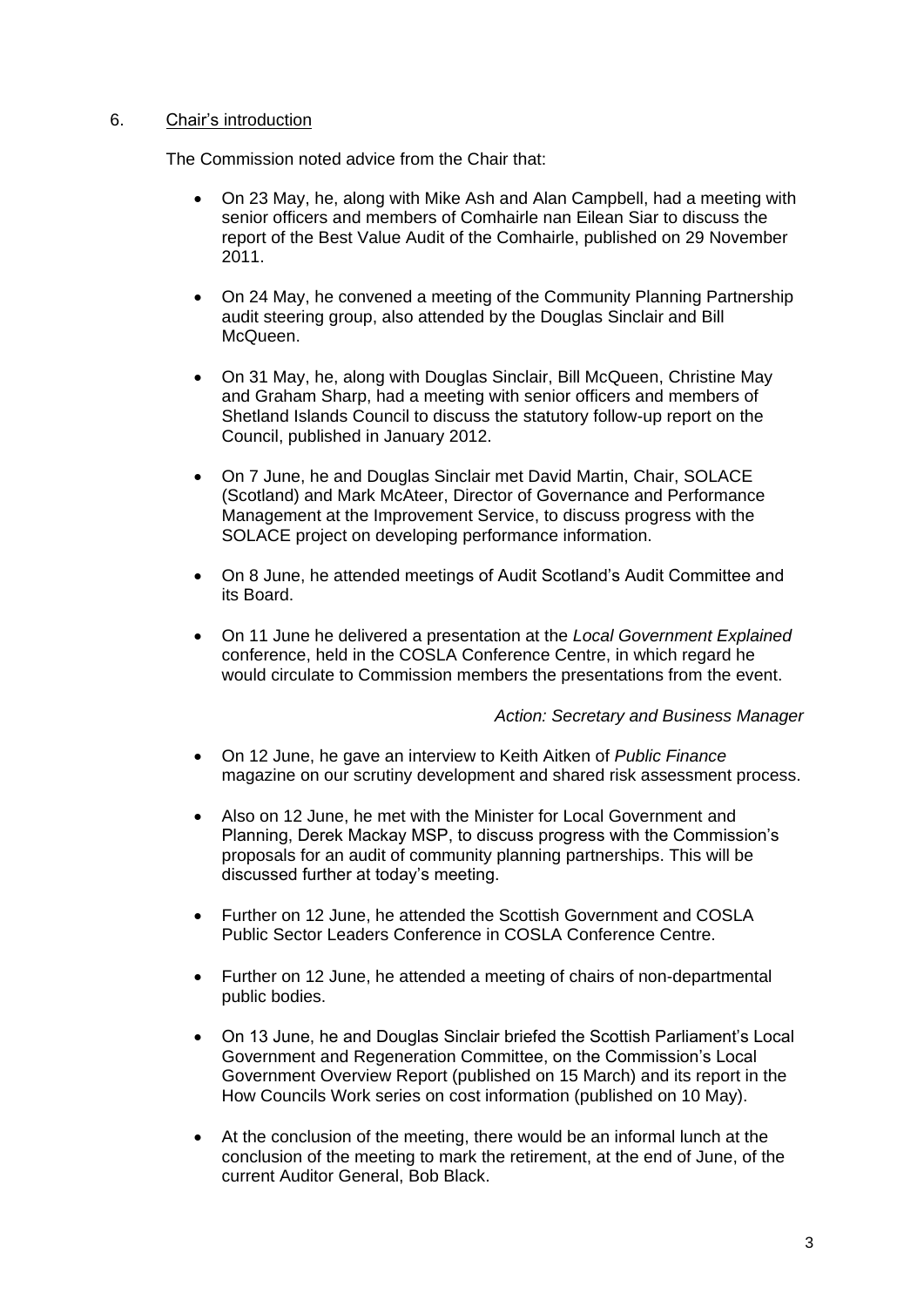## 7. Update report by the Controller of Audit

The Commission considered a report by the Controller of Audit providing an update on significant recent activity in relation to the audit of local government.

The Commission:

- Noted advice from the Controller of Audit that he anticipated that the Monitoring Officer in South Lanarkshire Council would report by the end of June on whether she would be conducting any further investigation in relation to the whistleblowing allegations received by the Commission.
- That Commission members be provided with details of appointments to COSLA.

*Action: Secretary and Business Manager*

• Noted the report.

## 8. The shared risk assessment process and Best Value audit work

The Commission considered a report by the Director of Best Value and Scrutiny Improvement setting out the proposed Best Value audit programme arising from the recent 2012/13 shared risk assessment (SRA) and Assurance and Improvement Plan refresh process.

Following discussion, the Commission:

- noted the planned proposed Best Value audit activity arising from the recent shared risk assessment (SRA) refresh process.
- noted the outcomes of the targeted Best Value audit work at Dumfries and Galloway Council, Fife Council, Moray Council and North Ayrshire Council which arose from the previous year's shared risk assessment process.
- agreed that the Commission be provided, on a regular basis, with individual council shared risk assessments.

*Action: Secretary and Business Manager and Controller of Audit*

## 9. Best Value Audit – Central Scotland Police and Central Scotland Police Joint Board

The Commission considered a report by the Secretary and Business Manager introducing the Best Value audit of Central Scotland Police and Central Scotland Police Joint Board and seeking direction on how to proceed.

The Chair welcomed Andrew Laing, Her Majesty's Inspector of Constabulary for Scotland and Superintendent Phil Carson, HM Inspector, HMICS (a member of the audit team). Andrew Laing and the audit team then presented the report.

During discussion, the Commission sought clarification and further explanation from the Controller of Audit, Her Majesty's Inspector of Constabulary and the audit team on a number of points in the report.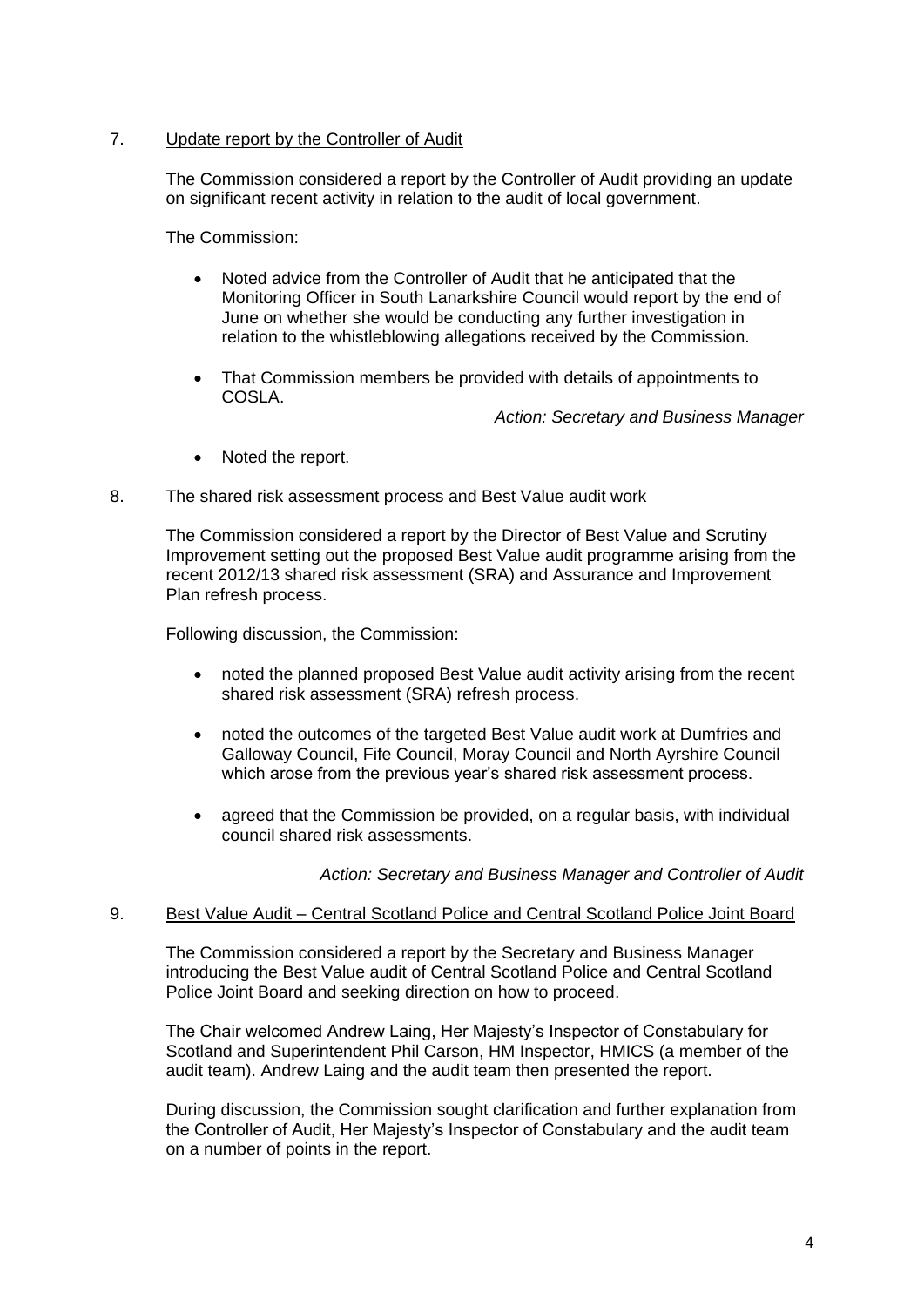The Commission:

 Agreed that the national overview report on the Best Value audits of police include reference to various aspects of good practice in the Controller of Audit's report.

*Action: Controller of Audit*

- Agreed to note the report and to consider in private its findings.
- 10. Best Value Audit Central Scotland Police and Central Scotland Police Joint Board

The Commission agreed that this item be held in private to allow it to consider actions in relation to its findings.

Following discussion, the Commission agreed to make findings as contained in the report to be published in early course.

11. Local Government Act 1992 – 2012 Direction on Statutory Performance Information

The Commission considered a report by the Controller of Audit updating progress in relation to the 2012 Direction for statutory performance indicators.

Following discussion, the Commission agreed:

- that progress be considered further at the next meeting of the Commission.
- that the note of the meeting of the sub-group of members considering the Commission powers in relation to statutory performance information be circulated to members.

*Action: Secretary and Business Manager*

• to note the report.

#### 12. Best Value audits of fire and rescue services – overview report

The Commission considered a report by the Director of Best Value and Scrutiny Improvement setting out a draft national overview report on Best Value in fire and rescue.

Following discussion, the Commission agreed:

- to approve the draft Fire and Rescue Best Value Overview report, subject to incorporation of the points raised in the discussion.
- to give delegated authority to Chair, Deputy Chair and the two study sponsors (Jim King and Christine May) to sign off the final audit report prior to publication.

*Action: Secretary and Business Manager and Controller of Audit*

#### 13. The audit of community planning partnerships

The Commission considered a report by the Director of Best Value and Scrutiny Improvement seeking endorsement on the proposed approach to the Community